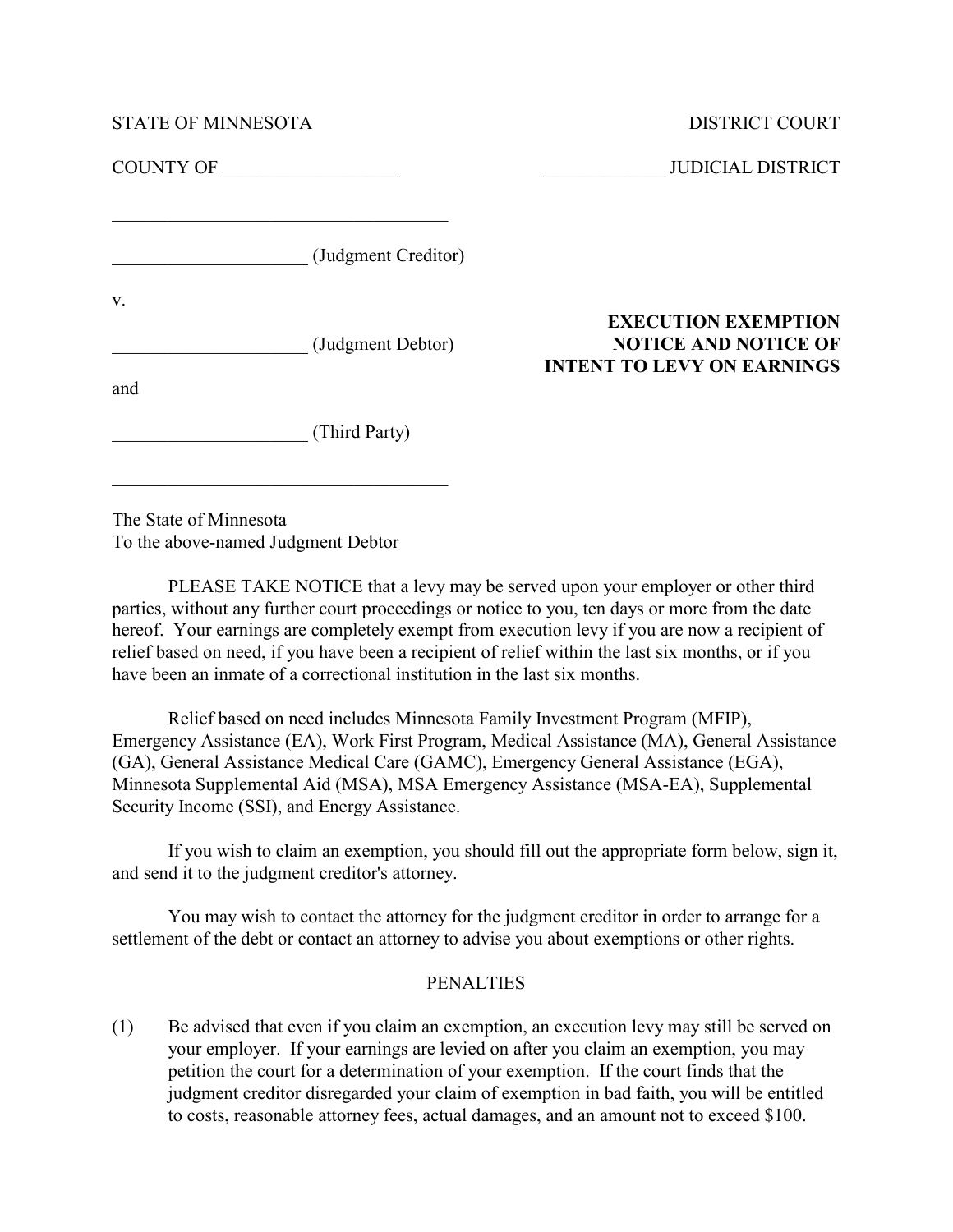- (2) HOWEVER, BE WARNED if you claim an exemption, the judgment creditor can also petition the court for a determination of your exemption, and if the court finds that you claimed an exemption in bad faith, you will be assessed costs and reasonable attorney's fees plus an amount not to exceed \$100.
- (3) If, after receipt of this notice, you in bad faith take action to frustrate the execution levy, thus requiring the judgment creditor to petition the court to resolve the problem, you will be liable to the judgment creditor for costs and reasonable attorney's fees plus an amount not to exceed \$100.

Dated: \_\_\_\_\_\_\_\_\_\_\_\_\_\_\_\_\_\_\_ \_\_\_\_\_\_\_\_\_\_\_\_\_\_\_\_\_\_\_\_\_\_\_\_\_\_\_\_\_\_\_\_\_\_\_\_\_\_\_\_\_\_

(Judgment Creditor or Attorney)

 $\_$  . The contribution of the contribution of  $\mathcal{L}_\mathcal{L}$ 

 $\_$  . The contribution of the contribution of  $\mathcal{L}_\mathcal{L}$ 

 $\_$  . The contribution of the contribution of  $\mathcal{L}_\mathcal{L}$ 

Address

Telephone Number